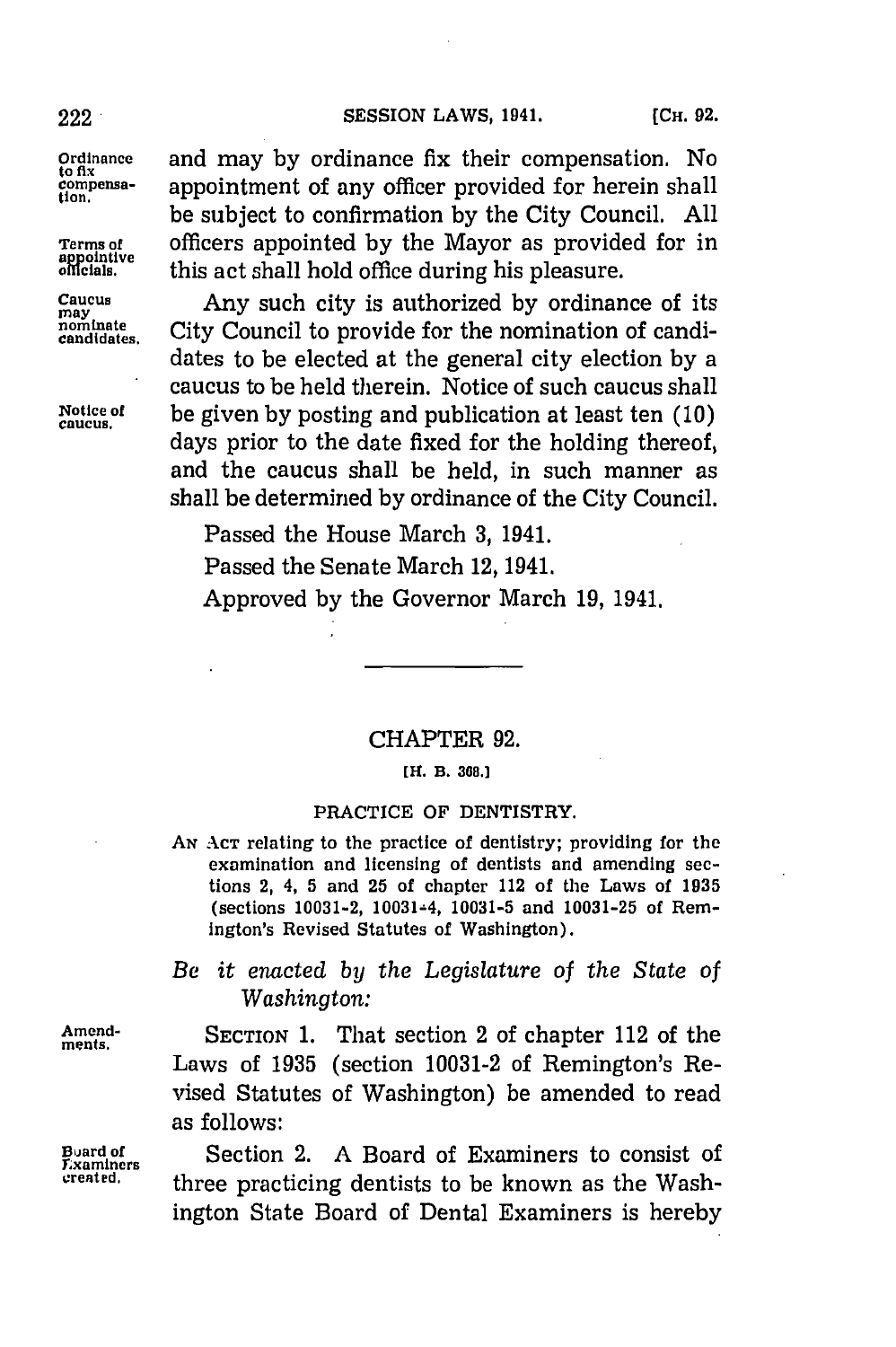created, whose duty it shall be to carry out the pur- **Duties.** poses and enforce the provisions of this act as hereinafter specified. The members of the board shall be appointed by the Governor from a list of five or **Appointment** more names submitted by the Washington State component of the American Dental Association for each vacancy to be filled, and at the time of their appointment upon said board must be actual resi- Residence. dents of the state in active practice of dentistry or dental surgery as hereinafter defined and must have  $Q_{\text{ualifica}}$ been for a period of five years or more legally licensed to practice dentistry or dental surgery in this state and must be citizens of the United States. The members of the present board shall hold their positions until the expiration of their several terms and until their successors are appointed and qualified. No person shall be eligible to appointment on **Restrictions.** said board who is in any way connected with or interested in any dental college or dental department of any institution of learning. The term of Term of office of each member of the board shall be three years and the term of one member of the board shall expire each year. In case of a vacancy occurring on said board, such vacancy shall be filled **by** the **Vacancy.** Governor as herein provided and the appointee shall hold office for the remainder of the term of the retiring member.

SEC. 2. That section 4 of chapter 112 of the Laws Amendof 1935 (section 10031-4 of Remington's Revised Statutes of Washington) be amended to read as **follows:**

Section 4. No person, unless previously regis- **Dentists** and or licensed to precise dentistments in this state illegensed. tered or licensed to practice dentistry in this state at the time this act shall become operative, shall begin the practice of dentistry or dental surgery, or any branches thereof, without first applying for and obtaining a license for such purpose from the Director. In order to procure a license to practice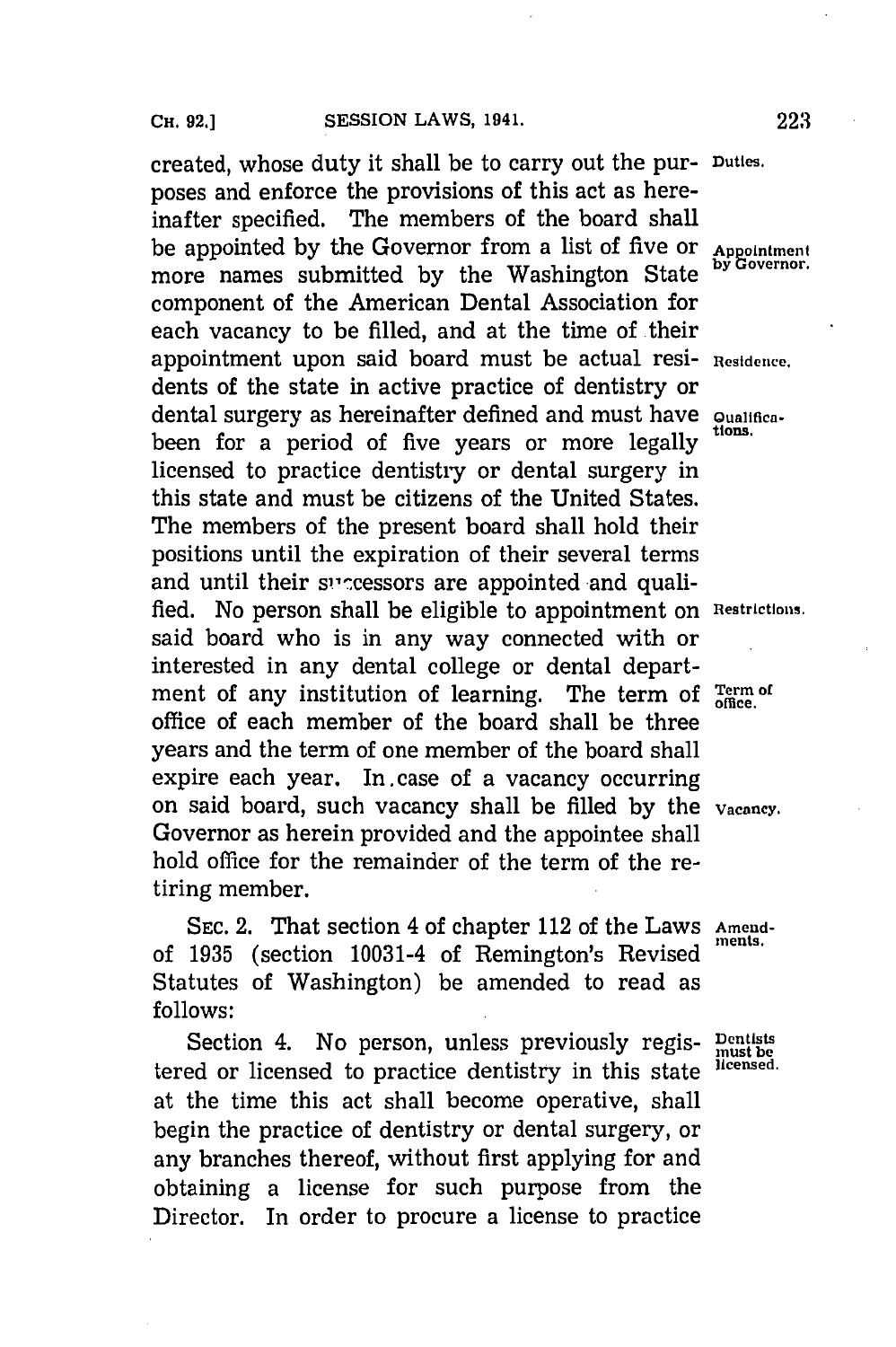ļ

dentistry in the State of Washington, the applicant for such license shall file his application in the man-**Form and** ner provided **by** law, on forms furnished **by** the Director of Licenses, and shall therein state his name, age, place of residence, the name of the school or schools attended **by** such applicant, the period of such attendance and the date of his graduation, if said applicant is a graduate from such school or schools. Said application shall be signed **by** the applicant and sworn to **by** him before some person authorized to administer oaths, and shall be accompanied **by** testimonials of the applicant's moral character and proof of his school attendance and graduation from a dental college approved **by** the board and shall furnish a recent photograph, duly iden-**License** tified and attested. Each applicant shall pay a fee **fee,** of twenty-five dollars **(\$25.00)** which shall accompany his application. When such application and the accompanying proof are found satisfactory, the Director shall notify the applicant to appear before the board for examination at a time and place to be **Examine-** fixed **by** the Director. Examination shall be made **tions,** in writing in all theoretic subjects, both theoretic and practical examinations shall be of a character to give a fair test of the qualifications of the applicant to practice dentistry or dental surgery. The examination papers, which shall be in the English language, and all grading thereon, and the grading of the practical work, shall be deemed public documents, and preserved for a period of not less than two years after the board shall have made and published its decisions thereon. **All** examinations provided for in this act shall be conducted **by** the board under fair and wholly impartial methods.

**Applicant**<br>**failing**<br>may be

Any applicant who shall fail to make the required reating the state in his first examination shall be entitled to a<br>reexamined. second examination before the expiration of one year at a time to be appointed **by** the Director, and

Form and<br>contents of<br>application.